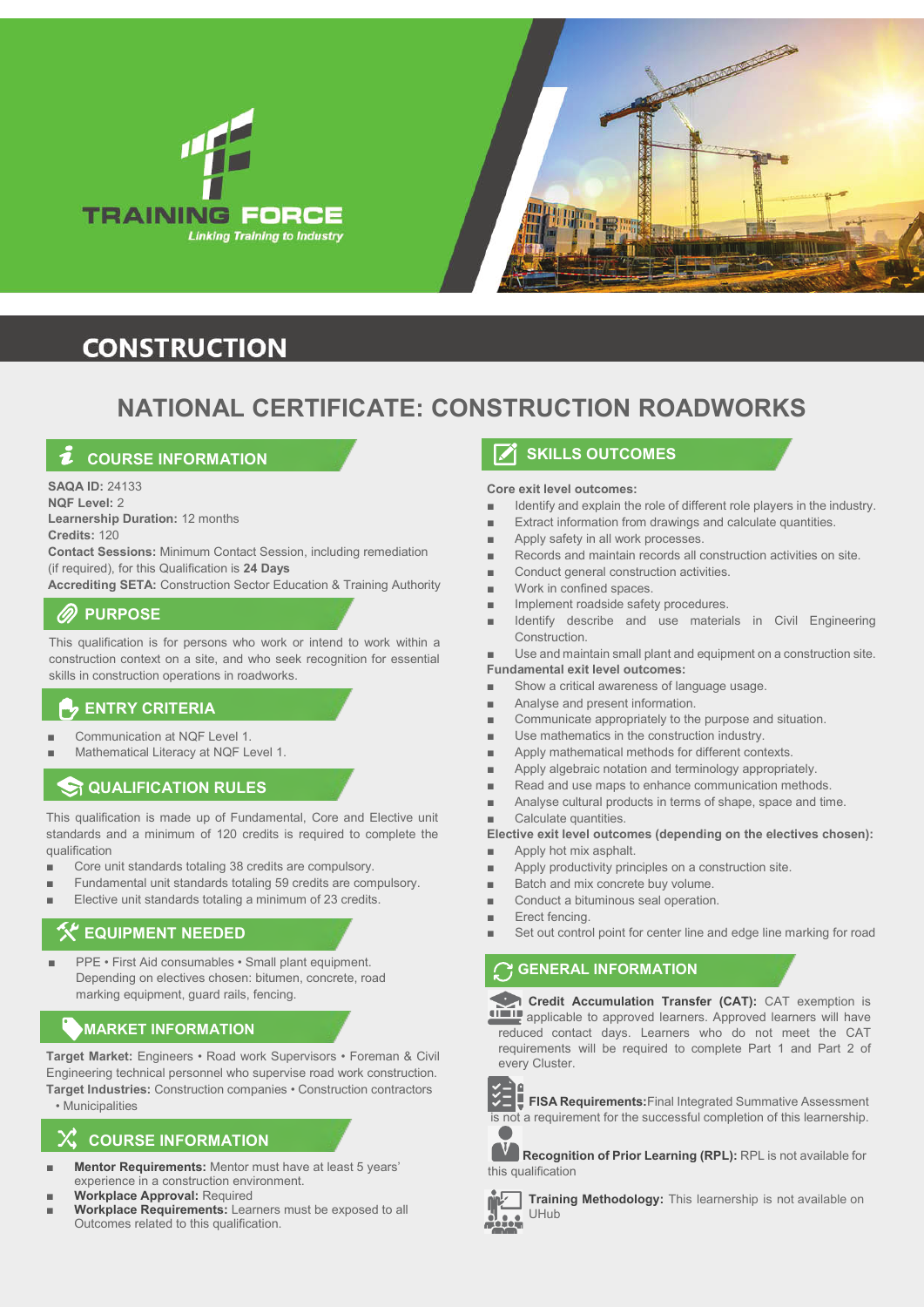



# **CONSTRUCTION**

**UNIT STANDARDS**

#### **Cluster 1 (compulsory) – Credit Accumulation Transfer is applicable to the unit standards below**

| <b>Outcome</b> | <b>SAQA ID</b> | <b>Name of Unit Standard</b>                                                                                                                                                 | <b>Credits</b> |
|----------------|----------------|------------------------------------------------------------------------------------------------------------------------------------------------------------------------------|----------------|
| Fundamental    | 12462          | Engage in a range of speaking and listening interactions for a variety of purposes                                                                                           | 6              |
| Fundamental    | 12473          | Identify and respond to selected literacy texts                                                                                                                              | 5              |
| Fundamental    | 12469          | Read and respond to a range of text types                                                                                                                                    | 6              |
| Fundamental    | 12470          | Write for a variety of different purposes                                                                                                                                    | 6              |
| Fundamental    | 8963           | Access and use of information from texts                                                                                                                                     | 5              |
| Fundamental    | 9009           | Apply basic knowledge of statistics and probability to influence the use of data and procedures in order to<br>investigate like related problems                             | 3              |
| Fundamental    | 7480           | Demonstrate understanding of rational and irrational numbers and numbers systems                                                                                             | 3              |
| Fundamental    | 8962           | Maintain and adapt oral communications                                                                                                                                       | 5              |
| Fundamental    | 12444          | Measure, estimate and calculate physical quantities and explore, describe and represent geometrical<br>relationships in 2 dimensions in different life or workplace contexts | 3              |
| Fundamental    | 8967           | Use language and communication in occupational learning programmes                                                                                                           | 5              |
| Fundamental    | 7469           | Use mathematics to investigate and monitor the financial aspects of personal and community life                                                                              | 2              |
| Fundamental    | 9007           | Work with a range of patterns and functions and solve problems                                                                                                               | 5              |
| Fundamental    | 8964           | Write for a defined context                                                                                                                                                  | 5              |

■ **Recommended training days for Cluster 1 is 12 days**

#### **Cluster 2 (compulsory)**

| $\frac{1}{2}$<br><b>Outcome</b> | <b>SAQA ID</b> | <b>Name of Unit Standard</b>                                                                  | <b>Credits</b> |
|---------------------------------|----------------|-----------------------------------------------------------------------------------------------|----------------|
| Core                            | 13971          | Describe and interpret the composition, role-players, processes and the construction industry | 3              |
| Core                            | 9966           | Establish and prepare a work area                                                             | 4              |
| Core                            | 14560          | Handle, transport, store and utilize hazardous materials on a civil construction site         | 5              |
| Core                            | 13972          | Identify, describe and use materials in civil engineering construction                        | 4              |
| Core                            | 14561          | Implement roadside safety procedures                                                          | 2              |
| Core                            | 14336          | Maintain records on a construction site                                                       | 2              |
| Core                            | 14054          | Read and interpret construction drawings and specifications                                   | 3              |
| Core                            | 9965           | Render basic first aid                                                                        | 3              |
| Core                            | 12875          | Use and maintain small plant and equipment on a construction site                             | 10             |
| Core                            | 15034          | Work in confined spaces on construction sites                                                 | 2              |

■ **Recommended training days for Cluster 1 is 8 days**